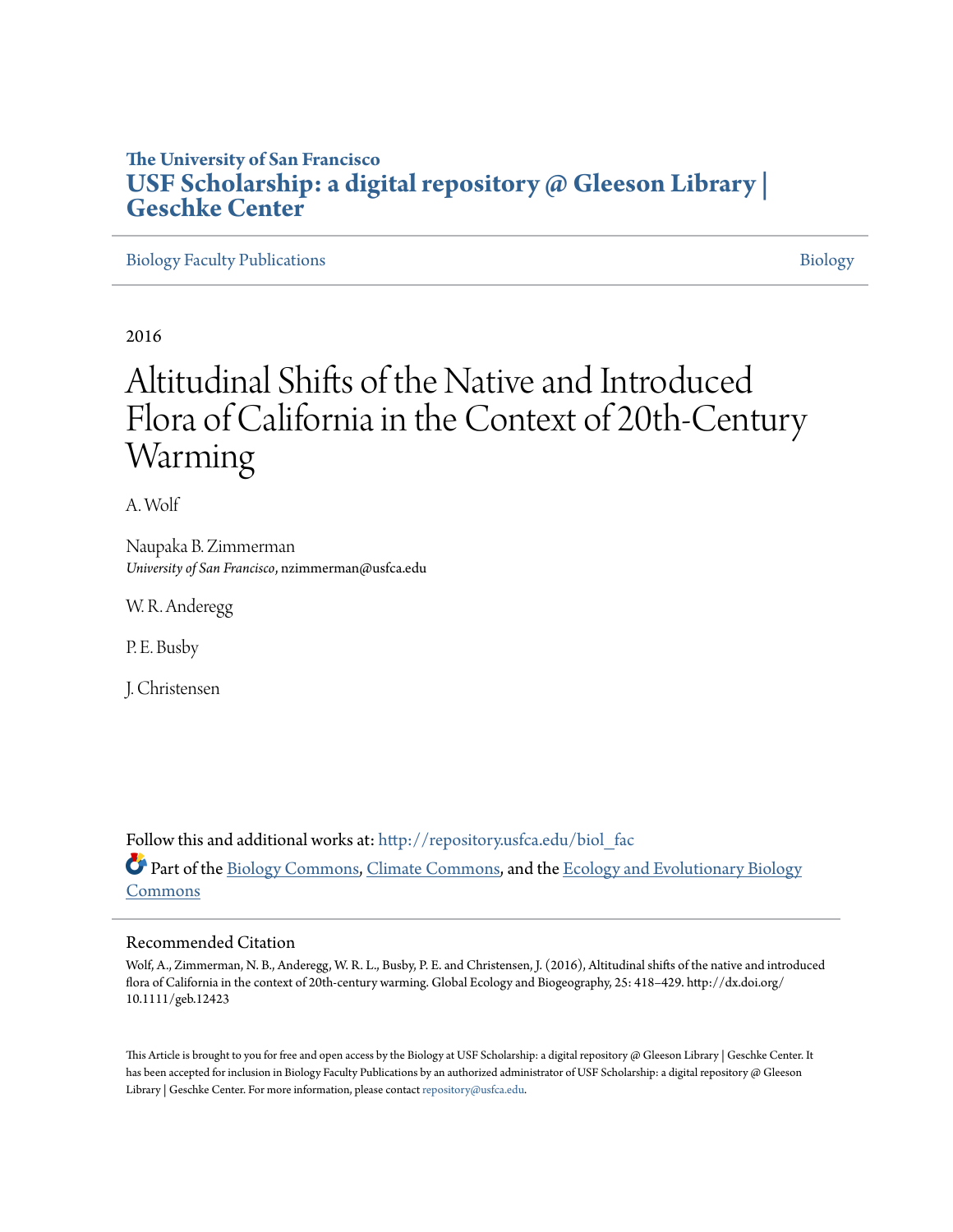

## **Altitudinal shifts of the native and introduced flora of California in the context of 20th-century warming**

Adam Wolf<sup>1</sup>\*, Naupaka B. Zimmerman<sup>2</sup>, William R. L. Anderegg<sup>1</sup>, Posy E. Busby<sup>3</sup> and Jon Christensen<sup>4</sup>

*1 Department of Ecology and Evolutionary Biology, Princeton University, Princeton, NJ 08544, USA, <sup>2</sup> School of Plant Sciences, University of Arizona, Tucson, AZ 85721, USA, <sup>3</sup> Department of Biology, University of Washington, Seattle, WA 98115, USA, 4 Institute of the Environment and Sustainability, University of California, Los Angeles, CA 90095, USA*

#### **ABSTRACT**

**Aim** The differential responses of plant species to climate change are of great interest and grave concern for scientists and conservationists. One underexploited resource for better understanding these changes are the records held by herbaria. Using these records to assess the responses of different groups of species across the entire flora of California, we sought to quantify the magnitude of species elevational shifts, to measure differences in shifts among functional groups and between native and introduced species, and to evaluate whether these shifts were related to the conservation of thermal niches.

**Location** California.

**Methods** To characterize these shifts in California, we used 681,609 georeferenced herbarium records to estimate mean shifts in elevational and climatic space of 4426 plant taxa. We developed and employed a statistical method to robustly analyse the data represented in these records.

**Results** We found that 15% of all taxa in California have ranges that have shifted upward over the past century. There are significant differences between range shifts of taxa with different naturalization statuses: 12% of endemic taxa show significant upward range shifts, while a greater proportion (27%) of introduced taxa have shifted upward. We found significant differences between the proportion of significant range shifts across taxa with different seed sizes, but did not find evidence for differences in shift based on life-form (annual versus perennial, herbaceous versus woody).

**Main conclusions** Our analyses suggest that introduced species have disproportionately expanded their ranges upward in elevation over the past century when compared with native species. While these shifts in introduced species may not be exclusively driven by climate, they highlight the importance of considering the interacting factors of climate-driven range shifts and invasion to understand how floras are responding in the face of anthropogenic change.

#### **Keywords**

**Climate change, Consortium of California Herbaria, endemism, invasive species, Markov chain Monte Carlo, sample bias correction, seed size.**

#### **INTRODUCTION**

Recent climatic warming across the planet, which has been occurring more rapidly than during any other period in the past 65 million years (Diffenbaugh & Field, 2013), has led to shifts in species distributions.While a majority of studies reporting shifts document movement upward in elevation and poleward (Parmesan & Yohe, 2003; Chen *et al*., 2011), recent findings suggest that range shifts often span multiple dimensions of niche space (Lenoir & Svenning, 2015). These modern shifts are

DOI: 10.1111/geb.12423

**Global Ecology and Biogeography** 

\*Correspondence: Adam Wolf, Department of Ecology and Evolutionary Biology, Princeton University, Princeton, NJ 08544, USA. E-mail: adamwolf@princeton.edu This is an open access article under the terms of the Creative Commons Attribution License, which permits use, distribution and reproduction in any medium, provided the original work is properly cited.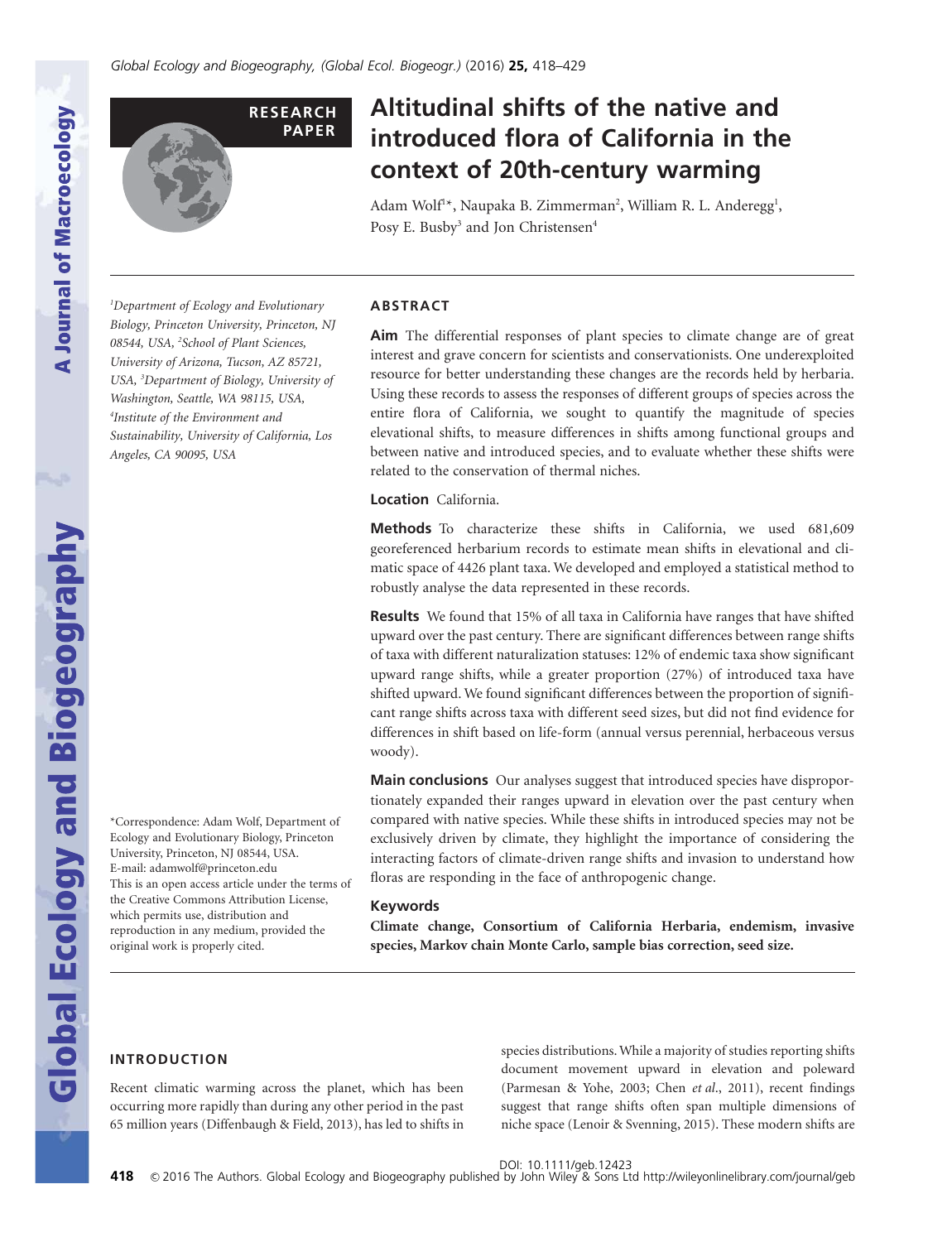not entirely unexpected: late Pleistocene pollen records suggest that ranges of plant species have shifted repeatedly over time, tracking their temperature optima (Huntley & Webb, 1989; Jackson & Overpeck, 2000). However, it is not clear whether past rates of species movement will keep pace with the current rate of warming (Loarie *et al*., 2009); the few studies done thus far suggest that biotic responses are lagging behind contemporary climatic shifts (Bertrand *et al*., 2011; Devictor *et al*., 2012). The pace of recent changes also poses a challenge to our process-level understanding of how species distributions shift in time and space. Hypothesized mechanisms mediating shifts in species distributions due to climate change are generally based on some form of niche conservatism. Evidence for niche conservatism, recent or historical, can be based on observations of leading edge expansion, trailing edge contraction, abundance shifts within a range or any combination of these that allow a species to track changes in climate (Glennon *et al*., 2014).

While such recent distributional shifts have been observed in numerous floras around the world, the geographical distribution of studies has not been uniform – for example, we still know little about the extent of such shifts in much of the tropics (Lenoir & Svenning, 2015). Additionally, only a few studies have considered whether these changing distributions follow shifts in temperature versus shifts in other climate variables (Crimmins *et al*., 2011), the extent to which range shifts are mediated by functional traits (Angert *et al*., 2011) or the consistency of these changes across diverse ecoregions (Munson *et al*., 2011). Understanding these factors is important for maintaining biodiversity, as the responses of species to climate change have the potential to influence their vulnerability to extinction (Thomas *et al*., 2004; Lenoir & Svenning, 2015).

In addition to these rapid climatic shifts, present-day floras are also in flux due to the introduction of non-native species. Naturalized invasive species are important (if often undesired) constituents of many floras, and have manifest impacts on the success of the native flora. Although shifts of invasive species per se may not be directly linked to warming, it should be recognized that interactions between invasive and native species might condition the response of the latter to climate. Furthermore, these two factors, climate and the range expansions of introduced species, may interact: if changes in climate expand the potential niche space for several co-occurring species, then those species best able to move from their current realized niche and into this newly expanded niche space may preclude subsequent colonizations by taxa that shift more slowly. Alternatively, the converse could occur, with early colonizers (either native or invasive) facilitating subsequent colonization of harsher highelevation sites (Cavieres *et al*., 2005). Unfortunately, these types of interactions are difficult to predict; for example, even the extent to which species in their exotic ranges share the same realized niches as they do in their native ranges is not yet clear (Guisan *et al*., 2014). In some cases, it may be that the realized niches of introduced species are constrained compared with the realized niches in their native ranges since these species are not yet in equilibrium with the new environment. Thus, empirical comparisons of shifts in introduced compared with native

species are a critical part of understanding how a given flora will respond to a changing environment.

Within this broad framework, the differential changes in the distribution of any given species may be mediated, *inter alia*, by: (1) the length of time a species has been present (i.e. native versus recently introduced), (2) the phenotype or set of traits that shapes the response of a given species to perturbations (Westoby & Wright, 2006), or (3) the speed of environmental change or the climate change velocity that is currently being experienced by a species (Mooney & Dunn, 1970; Pinsky *et al*., 2013). These non-exclusive hypotheses lead to a set of predictions. Shifts driven primarily by expansion into an introduced range would occur more often than expected by chance, regardless of the functional traits that may be expected to mediate these expansions (e.g. small seed size). If range shifts are mediated primarily by some set of plant functional traits, then more vagile life-forms (e.g. grasses, annual plants), plants with shorter life spans or plants with higher dispersal ability should show larger shifts (Moorcroft *et al*., 2006; Angert *et al*., 2011), regardless of their native status. Finally, if local climate change velocity has a large influence on range shifts, then more pronounced shifts should primarily be observed where the magnitude of local climate change is large (Pinsky *et al*., 2013). Each of these conceptual models have previously been employed to interpret species shifts in response to warming generally (Lenoir *et al*., 2008; Willis *et al*., 2008; Doak & Morris, 2010; Angert *et al*., 2011; Chen *et al*., 2011), but the relative importance of these factors, particularly across a large and diverse set of taxa, has remained ambiguous.

One of the reasons why it is difficult to conduct such allencompassing analyses is that data sufficient to assess the impact of these rapid changes on floral distributions are difficult to come by—high-quality, detailed observational records are often sparse and short-term. Thus, many workers have recognized the value of using historical records in climate change studies (Parmesan, 2006), despite many potential pitfalls (Tingley & Beissinger, 2009). Herbarium collections, in particular, have been identified as especially rich datasets due to advantages in: (1) the diversity of taxa included, (2) the time span covered, which includes recent changes in climate, and (3) the rapidly increasing number of records that are digitally accessible. It is therefore not surprising that herbarium specimens are increasingly being used as major inputs into species distribution models (Feeley, 2012; Enquist *et al*., 2013). Despite their utility, fundamental assumptions made with these types of data often remain unvalidated and examinations of potential biases have rarely been performed.

To better understand how climate and invasion are affecting the distribution of a diverse flora, we sought to quantify the impact of 20th-century climate change on the elevational distribution of the entire flora of California, a floristically rich region with diverse climates, topographies, and soils. Specifically, we used historical herbarium records to examine changes in the mean location of species relative abundances across elevational gradients over time. We tested the relationship between these shifts and the floristic origins (native versus intro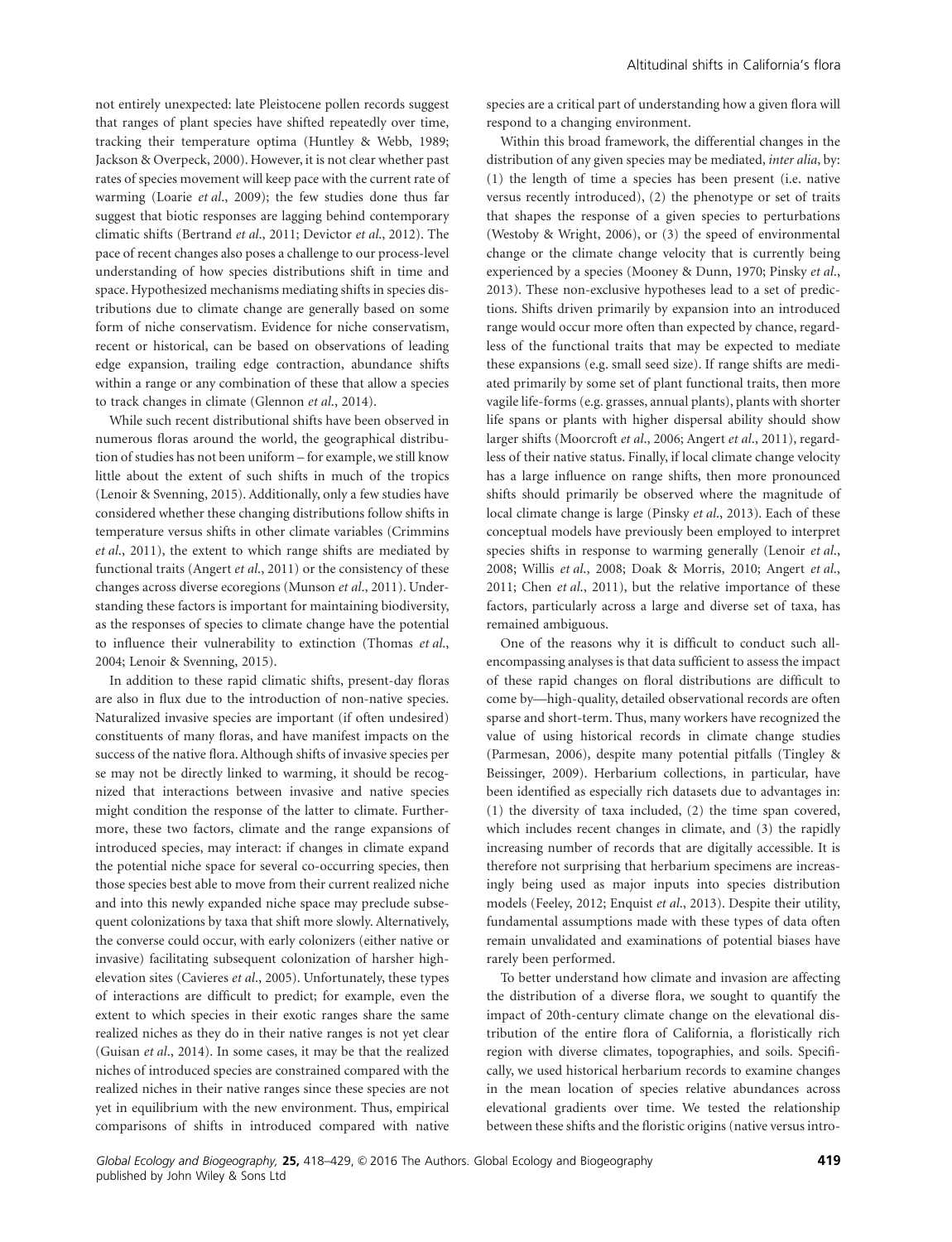duced), life-history traits (e.g. annual/perennial, seed size), and realized climate niches of each in relation to a null model. Aware of the complex challenges inherent in using herbarium data for this type of analysis, we first identify and quantify potential confounding factors, including collection bias, land-use change, and taxonomic uncertainty, that could otherwise complicate the interpretation of results from this dataset.We then address three questions in relation to species shifts in elevation across this large set of taxa.

**1.** What are the magnitudes of shifts in species mean elevation over this time period?

**2.** How are these shifts related to phenotypic or functional traits, climatic niches of species or floristic origins (native versus introduced)?

**3.** Are the observed shifts consistent with the conservation of thermal or precipitation niches?

#### **METHODS**

#### **Data sources**

To assess distributional changes across the California flora, as defined in the second edition of *The Jepson Manual* (TJM2; Baldwin & Goldman, 2012), we used the definitive source of historical information on these species, herbaria records of occurrence (Consortium of California Herbaria, 2010) (Fig. 1 and Fig. S1 in Supporting Information). Specimen data were downloaded from the Consortium of California Herbaria (http://ucjeps.berkeley.edu/consortium/) on 18 June 2012. These data are the result of extraordinary efforts by thousands of collectors, taxonomists, and herbaria staff throughout California over more than a century; in recent years, the Consortium of California Herbaria has done much to make these data coherent and broadly available. The interests, activities, and priorities of these workers have shaped the data over time and could thus bias the distribution of specimen records in ways that could confound analyses such as ours (see Appendix S1 for further discussion of this challenge and approaches that can be taken to mitigate it).

While these biases could affect apparent range shifts over time, we argue that these biases are likely to be greater for narrower, more taxon-specific analyses. Here we focus on the entire flora and on broad plant groupings, and by comparing all shifts to null models, we are able to report trends that are statistically robust despite the intrinsic biases in the underlying dataset.

Below, we highlight our efforts to account for three potential sources of bias that we took particular care to address: taxonomic integrity, land-use change, and sample selection bias (with additional discussion in Appendix S1). First, to address the issue of taxonomic integrity, all taxon observations were resolved to one of the 8569 species recognized by TJM2 (Baldwin & Goldman, 2012; see the detailed discussion in Methods S4). Second, to address the impact of land-use change, we excluded different sets of species based on the likelihood that their ranges included significant shifts in land use over our study period and assessed the effect of these choices on our conclu-

sions.We concluded that land-use change is common enough in these data over our study period to warrant concern. Therefore, species with substantial changes in their distribution on lands now categorized as urban and agricultural (nearly 1000 species, or roughly 20% of the dataset) were flagged and removed prior to further analysis. We present here only shifts in elevation calculated as residuals after any changes related to land use have been accounted for (see a detailed discussion of these procedures in Methods S6; see also Fig. S6).

Testing for the presence of sample selection bias across an aggregated herbarium dataset is considered to be one of the most difficult issues confronted by researchers creating species range estimates (Elith *et al*., 2006). To address this source of bias, we developed, validated (Wolf *et al*., 2011), and employ here a robust statistical methodology to detect shifts in distributions over time. We also tested for bias in herbarium data introduced by collector behaviour—specifically collectors seeking everhigher-elevation exemplars of particular taxa of interest (see Methods S5). We conclude that such collector behaviour does not confound our study.

For this analysis, we used specimens collected between 1895 and 2009 inclusive. We only included records for which geographical coordinates were available ( $n = 681,609$ ). These coordinates exhibited varying levels of precision: we argue that our approach, which focuses on large groupings of species as opposed to single taxa, is a conservative approach to extracting trends. Our statistical method tests for changes in the mean of a distribution between two time periods, where the distribution of an individual taxon is conditioned on the distribution of all taxa collected in the same geographical range (see 'Statistical methods', Methods S7 and Wolf *et al*., 2011). We chose 1970 to separate an early period (1895–1970) and a late period (1971– 2009; Fig. S2) to be close to the median accession. All available data were used to estimate the background sampling intensity of all species, but mean elevation and climate niches were only estimated for taxa with more than 10 samples in each time period, yielding estimates of shifts for 4426 taxa. We conducted an extensive sensitivity study (Wolf *et al*., 2011) and found that this number of samples (i.e. 10 per time period), given an environmental gradient discretized into four bins, was sufficient to minimize Type 1 errors (false positive) for change detection in the face of sample selection biases ranging from none to severe. In this study, we also examined shifts under more stringent sampling requirements for the case where at least 25 or 50 samples per species were present in each time period (results of this analysis are in Table S1).

Many specimen records included elevation data, but these data were often problematic, being either wildly inaccurate (Fig. S3a), different from expected based on latitude and longitude (Fig. S3b), or had values in exact multiples of 100 ft (Fig. S3c). For these reasons, 30-arcsec elevation data were assigned on the basis of geographical coordinates from the PRISM digital elevation model (DEM; described below). Using elevations assigned from the DEM is a conservative approach that potentially gives up accuracy for individual accessions in exchange for consistency across the entire dataset. Further, we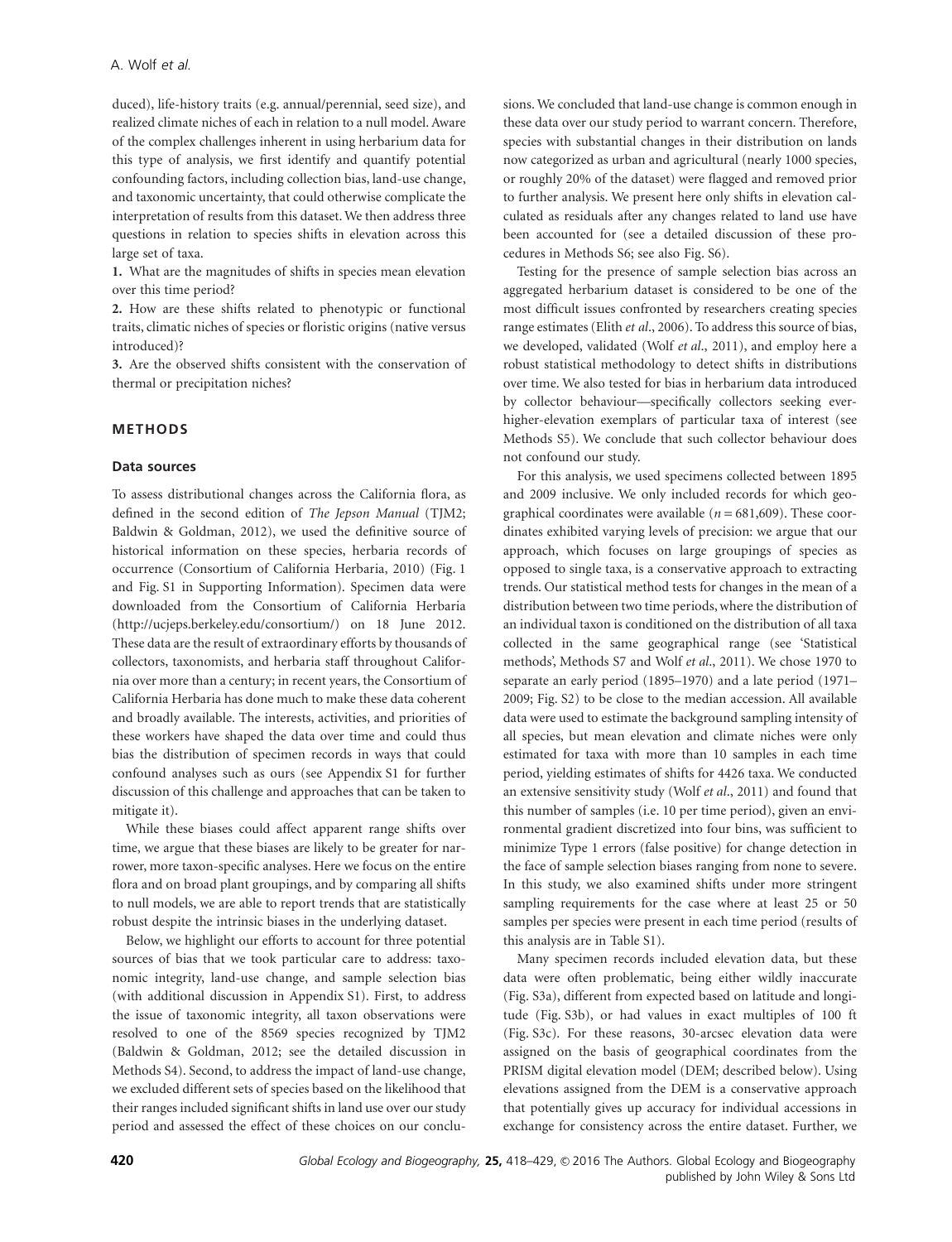

Figure 1 Mean climate in California at 2.5′ resolution, and its linear trends over the study period (1895–2009): (a) mean annual temperature; (b) trend in mean annual temperature; (c) annual precipitation; (d) trend in mean annual precipitation. Lower panels show annual precipitation. Insets to the trends show areas (in black) where the trend is significant ( $\alpha$  = 0.01). (e) Geographical mean of each taxon in the study, according to its endemic, native non-endemic or introduced status. The colour version of the figure is available in the online version only.

are interested here in shifts across broad groups of species, and acknowledge that this approach would be less appropriate if we were primarily interested in detecting shifts with high confidence for individual species.

Climate and elevation data were downloaded from the PRISM Climate Group, Oregon State University (http:// prism.oregonstate.edu) in July 2010. Monthly precipitation and temperature grids at 2.5-arcmin resolution (Di Luzio *et al*., 2008) were recalculated into annual sums, means, and other derived values, and associated with each herbarium record for

the year of its collection. This difference in grid cell size between elevation (0.5′) and climate data (2.5′) means that we are better able to detect small-scale shifts in elevation than in climate space. These climate grids covered the full extent of our accession records (1895–2009). The differences between early and late time periods in mean annual temperature (MAT) and annual precipitation (PPT) across the state are shown in Fig. 1. Climatic variables for calculating aridity represent the mean for each taxon (see below) for that variable using the PRISM data source (Di Luzio *et al*., 2008). To allow qualitative characterization of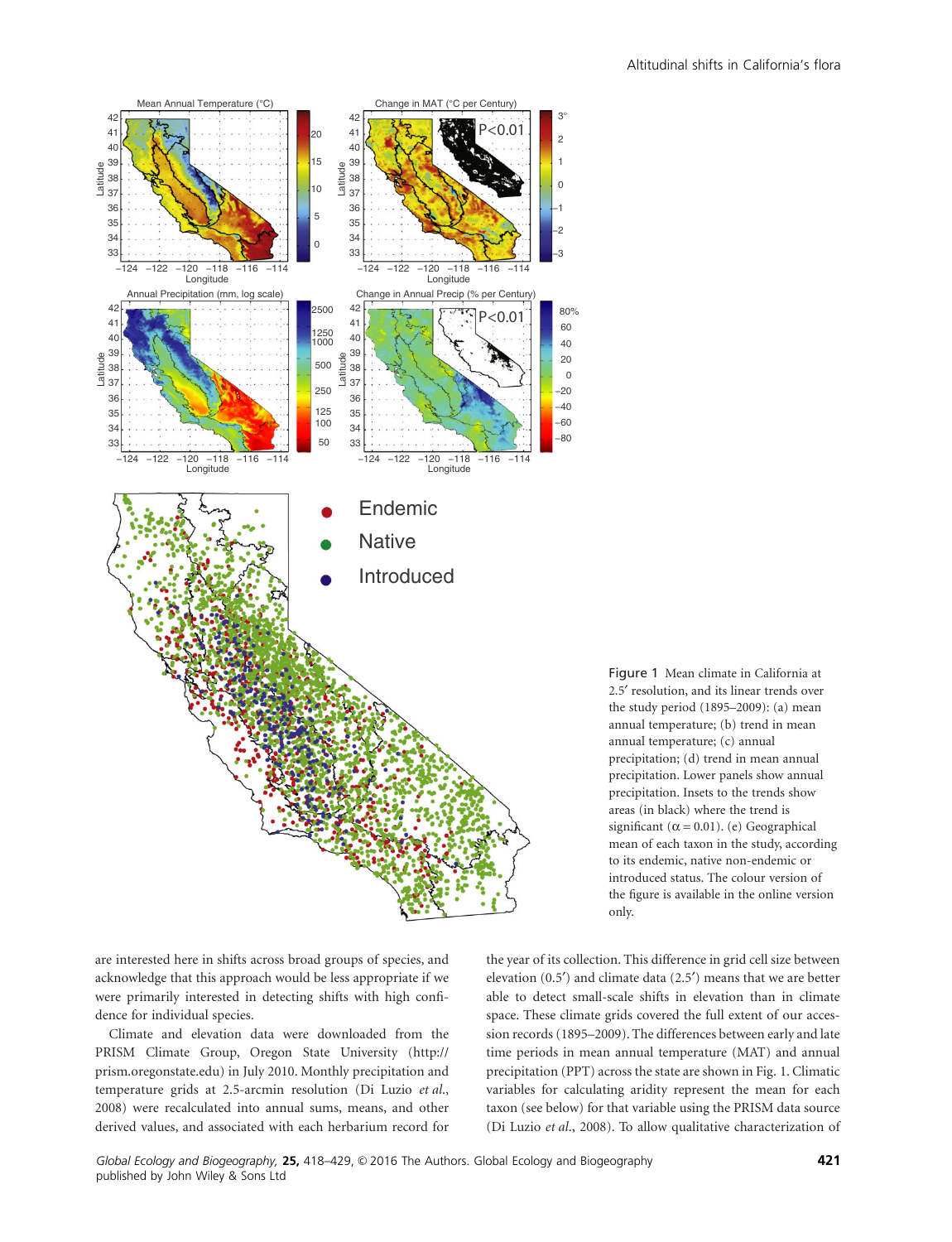aridity across environments (and mindful of biases in this equation; Dobrowski *et al*., 2011; Stephenson & Das, 2011) we used Holdridge's classification (Holdridge, 1947) of aridity as PET/ PPT, where PET is potential evapotranspiration calculated using Thornthwaite's equation (Thornthwaite, 1948; Bonan, 2008).

Species categorizations—including naturalization status (invasive, non-endemic native or California endemic) and lifeform (woody, herbaceous, annual, perennial)—were collated from the Calflora species attribute table (The Calflora Database, 2009). Plant family and national distribution were gathered from the USDA PLANTS database (USDA NRCS, 2011). Seed sizes were obtained with permission from the Kew Seed Information Database (Royal Botanic Gardens Kew, 2008). While seed size is an imperfect proxy for dispersal ability, particularly to the extent that herbivores aid in dispersal, we believe it is a reasonable approximation on empirical (Flores-Moreno *et al*., 2013) and theoretical grounds (Venable & Brown, 1988).

#### **Statistical methods**

We developed and applied stringent statistical procedures to detect change in geographical, climatic, and edaphic distribution for each species between two time periods (1895–1970 and 1971–2009), taking into account the potential presence of sample selection bias (Wolf *et al*., 2011). For each of 4426 plant taxa, along multiple axes of geographical and climatic space, we used a Monte Carlo procedure to estimate distributions of relative abundance for each taxon, which we used in turn to calculate mean position along an elevational gradient, niche breadth (that is, the range of climatic or edaphic parameters encompassed within the range of a given species), and a probability distribution for each shift. Because the occurrence data cannot be used to estimate distributions of absolute abundance, shifts unfortunately cannot be interpreted in terms of expansion or contraction at range margins, but only as shifts within a given range. The estimation procedure follows Wolf *et al*. (2011), which describes in detail how to estimate the mean, variance, and estimated shift between sampling periods of a target species along an environmental gradient or geographical range. A concise overview of the approach is described in Methods S7.

We additionally made use of a null model in which elevation shifts were recalculated for identical data, albeit with the year of sampling shuffled. The null model provides an estimate of the statistical expectation for the flora (all taxa), for example the mean elevational shift or the fraction of taxa that would experience a significant shift, if there were no temporal pattern in the collection data (see Lenoir *et al*., 2010, for a similar approach). Thus, the shuffled data represent a means to determine whether the patterns we observe could be an artefact of biases intrinsic to this dataset and that are not otherwise accounted for in our statistical estimation procedure. We are therefore quite confident that the shifts we detect after conducting Markov chain Monte Carlo (MCMC) significance tests, subtracting variation explained by covariates, and comparing the results to a null model are not artefactual or the result of collector biases.

#### **RESULTS**

#### **Shifts in the mean elevation of native and introduced species ranges**

We find evidence that around 15% of Californian plant taxa have ranges that increased in mean elevation over the past century (537 of 3479 species, including invasive, native, endemic and unclassified; null model, 234 of 3479 (6.7%); see also Data S1 and Fig. 2). This overall number is comparable to those upward shifts for both categories of non-introduced species: native species (361 of 2467, 14.6%, average change 9 m; null model, 171 of 2467, 7%) and endemic species (83 of 688, 12%, 3.9 m; null model 37 of 688, 5%) also exhibit significant upward shifts. However, by far the greatest shifts in elevation are seen in species considered naturalized invasive species, among which 27% shifted upward (73 of 269; 76.2 m; null model, 19 of 269, 7%), while only 5% shifted downward (Fig. 2, Table S1). This tendency for species varying in endemic status to differentially shift in elevation is significant  $(F = 15.88, P < 0.001)$ .

#### **Relationships between functional types and elevational shifts**

Within these broad classifications, we also considered some of the plant functional differences that could explain the differences observed between groups. In particular, we looked at the differences between annual and perennial plants and seed size. We found that the tendency for annual plants to shift upward (193 of 1138, 17%; null model, 88 of 1138, 7.7%) was slightly greater than for perennials, especially woody perennials (93 of 688, 13.5%; null model, 47 of 688, 6.8%; Table 1). Despite this trend, the effects of life-form (annual versus perennial, woody versus herbaceous) on the magnitude of elevation shift was not significant in analyses of variance  $(F = 1.04, P = 0.35)$ .

In contrast, seed size had a comparably large effect on the shift in mean elevation (Table S1, Fig. 2). Species with small seeds  $(1000-wt < 0.1 g)$  have a much greater propensity to shift upward (35 of 150, 23%, 49.5 m; null model, 13 of 150, 8.7%), with decreasing tendency to shift upward for medium  $(0.1 \text{ g} \le 1000$ -wt < 10 g) sized seeds (190 of 1084, 18%, 28.7 m; null model, 67 of 1084, 6.2%) or large (1000-wt ≥ 10 g) sized seeds (27 of 222, 12%, 12.81 m; null model, 13 of 222, 5.9%). Despite no significant differences in the distribution of seed sizes among groups of species of different endemic status  $(\chi^2 = 1.5, P = 0.8)$  or in the mean elevation shifts for each seed size group  $(F = 1.46, P = 0.23)$ , when compared with native or introduced species of a given seed size, we observed that fewer endemic species shifted upward (Table 1, Fig. 2).

#### **Shifts in species realized climatic niches**

Species occupying different climatic zones experience slight variations in their propensity to shift, with species in mesic zones moving up (304 of 1848, 16.5%, 20.9 m; null model, 126 of 1848, 6.8%) in greater numbers than those in arid zones,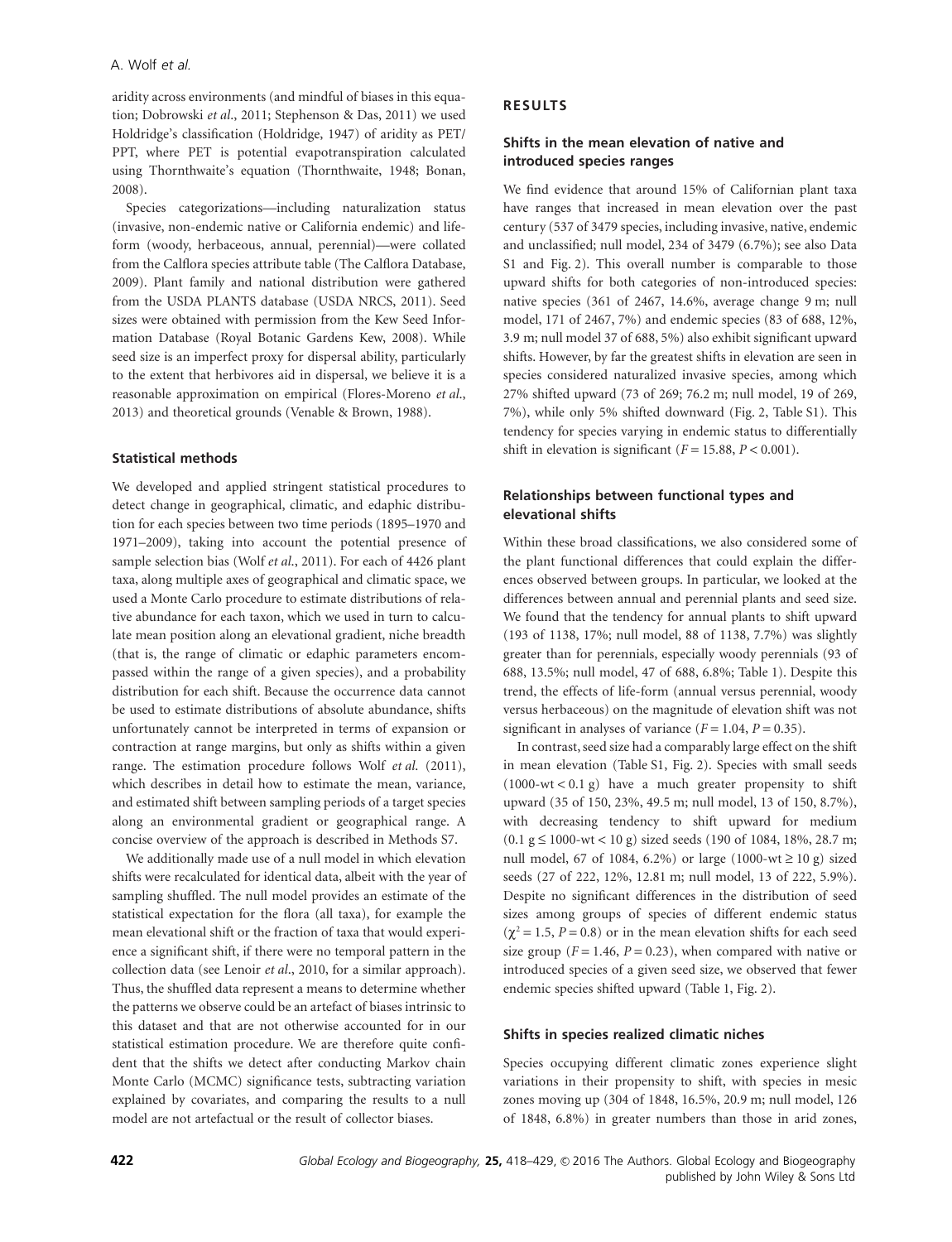



Figure 2 Shifts in elevation for species differing in seed size and naturalization status, relative to the entire flora, as well as a null model. Subpanels include: (a) mean elevational shifts for each plant functional type (PFT); (b) counts of each grouping moving significantly up or down, or not significantly moving ( $\alpha$  = 0.01); (c) proportion of each grouping moving significantly up or down, or not significantly moving ( $\alpha$  = 0.01), with reference to these same fractions for a null model.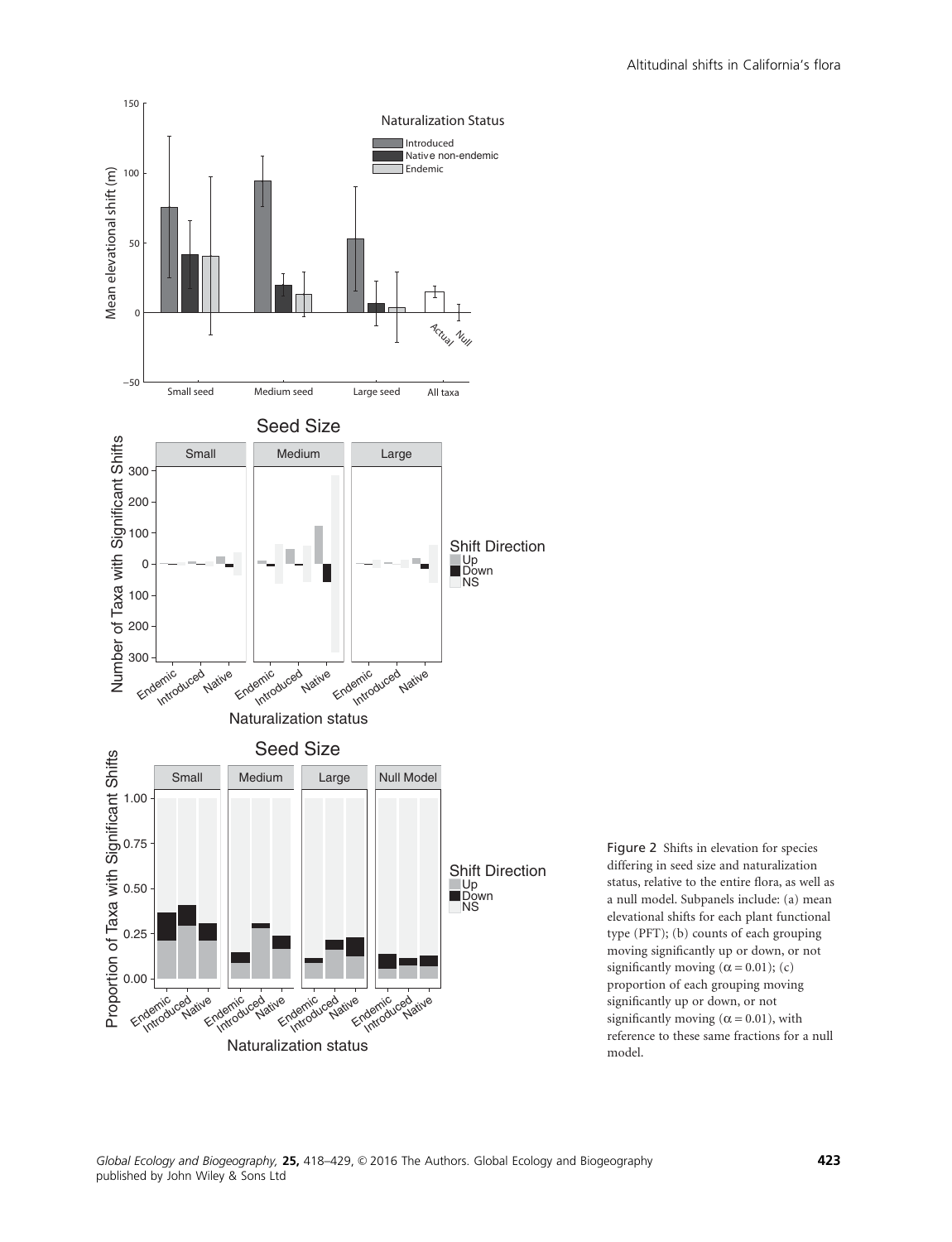|                                                                                                                                                                     |                                 | Endemic status              |                                |                                                          | Life-form                      |                                |                              | MAT niche breadth            |                                      |                                           | Humid                                 | Mesic                                | Arid                            |
|---------------------------------------------------------------------------------------------------------------------------------------------------------------------|---------------------------------|-----------------------------|--------------------------------|----------------------------------------------------------|--------------------------------|--------------------------------|------------------------------|------------------------------|--------------------------------------|-------------------------------------------|---------------------------------------|--------------------------------------|---------------------------------|
| Observed                                                                                                                                                            | $\overline{AB}$                 | Introduced                  | Native                         | Endemic                                                  | annual<br>Herb                 | perennial<br>Herb              | perennial<br>Woody           | <b>GMAT</b><br>< 1.5         | $1.5 < \sigma MAT$<br>$\tilde{\sim}$ | <b>GMAT</b><br>V<br>$\tilde{\phantom{0}}$ | PET/PPT<br>$< 0.5$                    | $0.5 <$ PET/PPT<br>$\frac{2}{3}$     | PET/PPT<br>$\geq$               |
| Null (year shuffled)<br>Number down (%)<br>Total no. of taxa<br>Number up (%)                                                                                       | 537 (15.4)<br>299 (8.6)<br>3479 | 73(27.1)<br>14(5.2)<br>269  | 361 (14.6)<br>215(8.7)<br>2467 | 83 (12.1)<br>66 (9.5)<br>œ<br>68                         | 193 (17.0)<br>101(8.9)<br>1138 | 249 (15.4)<br>127(7.7)<br>1656 | 93 (13.5)<br>64(9.3)<br>688  | 71(12.8)<br>81 (14.6)<br>553 | 245 (15.3)<br>141 (8.8)<br>1598      | 211 (15.9)<br>87 (6.5)<br>1328            | 175 (14.6)<br>102(8.5)<br>1201        | 304 (16.5)<br>151 (8.2)<br>1848      | 46 (10.7)<br>58(13.5)<br>430    |
|                                                                                                                                                                     |                                 |                             |                                |                                                          |                                |                                |                              |                              |                                      |                                           |                                       |                                      |                                 |
| Number down (%)<br>Total no. of taxa<br>Number up (%)<br>Small-seeded                                                                                               | 234 (6.3)<br>215(6.1)<br>3479   | 19(7.1)<br>10(3.7)<br>269   | 171(6.9)<br>146 (5.9)<br>2467  | 37(5.3)<br>58 $(8.4)$<br>œ<br>68                         | 88 (7.3)<br>67(5.9)<br>1138    | 106(6.4)<br>100(6.0)<br>1656   | 41 (6.0)<br>47(6.8)<br>688   | 28(5.1)<br>35(6.4)<br>546    | 118 (7.4)<br>127(7.9)<br>1598        | 61(4.6)<br>79(5.9)<br>1328                | 81 $(6.7)$<br>74 (6.2)<br>1201        | 126(6.8)<br>114 (6.2)<br>1848        | 34 (7.9)<br>20(4.7)<br>430      |
| Number down (%)<br>Total no. of taxa<br>Number up (%)<br>Medium-seeded                                                                                              | 35 (23.3)<br>14(9.3)<br>150     | 7(30.4)<br>$2\ (8.7)$<br>23 | 23(21.1)<br>10(9.2)<br>109     | 3(20.0)<br>2(13.3)                                       | 9(15.0)<br>6(10.0)<br>$\odot$  | 23(28.8)<br>5(6.3)<br>80       | 4(22.2)<br>3(16.7)<br>$18$   | 4(33.3)<br>1(8.3)<br>12      | 20(29.0)<br>6(8.7)<br>69             | 14(20.3)<br>4(5.8)<br>69                  | 16(23.5)<br>6(8.8)<br>68              | 18(25.4)<br>6(8.5)<br>$\overline{7}$ | 2(18.2)<br>$1(9.1)$<br>$\equiv$ |
| Number down (%)<br>Total no. of taxa<br>Number up (%)<br>Large-seeded                                                                                               | 190 (17.5)<br>71(6.5)<br>1084   | 47(28.1)<br>4(2.4)<br>167   | 124 (16.5)<br>57 (7.6)<br>753  | 12(8.2)<br>8(5.5)<br>$\varphi$<br>$\overline{4}$         | 80 (19.4)<br>21(5.1)<br>413    | 87(16.4)<br>28(5.3)<br>532     | 30(16.7)<br>18 (10.0)<br>180 | 16(13.2)<br>9(7.4)<br>121    | 88 (18.5)<br>33(6.9)<br>475          | 86 (17.6)<br>29(5.9)<br>488               | 67(17.8)<br>27 (7.2)<br>377           | 106 (17.7)<br>35 (5.9)<br>598        | 17 (15.6)<br>9(8.3)<br>109      |
| Number down (%)<br>Total no. of taxa<br>Number up (%)                                                                                                               | 27 (12.2)<br>17(7.7)<br>222     | 5(15.2)<br>1(3.0)<br>33     | 19(12.2)<br>16(10.3)<br>156    | $\begin{array}{c} 2 \ (6.7) \\ 30 \end{array}$<br>0(0.0) | 3(11.5)<br>1(3.8)<br>26        | $5\ (8.1)$<br>4(6.5)<br>62     | 20(13.0)<br>12(7.8)<br>154   | 6(18.2)<br>2(6.1)<br>33      | 7(6.4)<br>10(9.2)<br>109             | 15 (18.8)<br>4(5.0)<br>80                 | 13(17.1)<br>4(5.3)<br>$\overline{76}$ | 11(8.9)<br>11(8.9)<br>124            | 3(13.6)<br>2(9.1)<br>22         |
| oMAT, variance in mean annual temperature across a species' range; PET/PPT, index of aridity based on potential evapotranspiration divided by annual precipitation. |                                 |                             |                                |                                                          |                                |                                |                              |                              |                                      |                                           |                                       |                                      |                                 |

Table 1 Number of significantly shifting taxa for different plant groupings. Not all taxa are defined for all plant groupings, and some taxa have multiple life-forms. Shifts for the same dataset

Table 1 Number of significantly shifting taxa for different plant groupings. Not all taxa are defined for all plant groupings, and some taxa have multiple life-forms. Shifts for the same dataset

**424 124** Global Ecology and Biogeography, 25, 418–429, © 2016 The Authors. Global Ecology and Biogeography published by John Wiley & Sons Ltd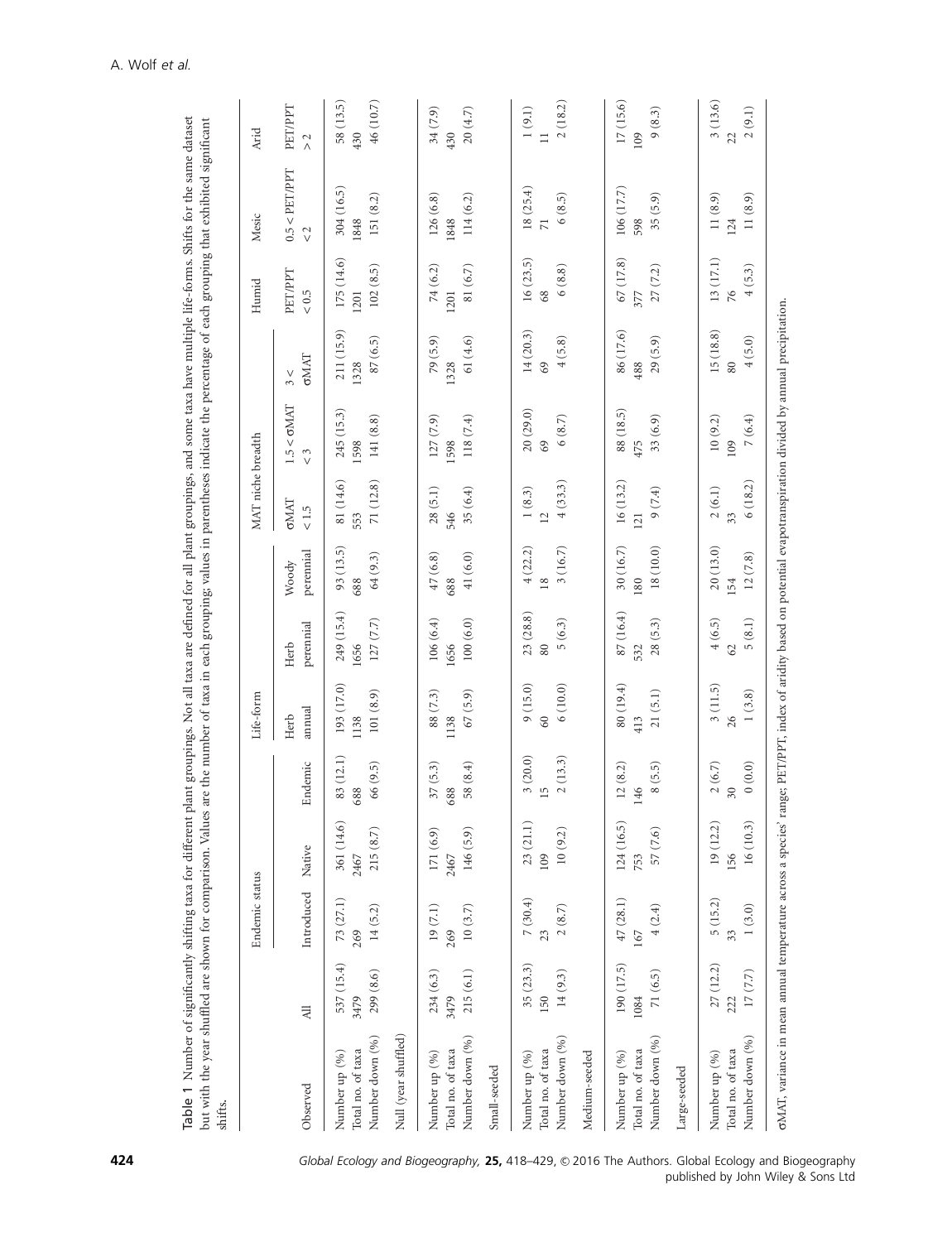Table 2 Relationship between the elevational shift of species groupings and associated shifts in mean annual temperature (dMAT) and precipitation (dPPT). Elevational shifts are classified as up (UP), down (DN), no significant shift (NS), and all shift types (All). We also report the standard error of the mean (SEM) for the changes in MAT and PPT. *P*-values quantify the significance of the MAT or PPT shift for each grouping between the two time periods assessed in this study. Finally, we report the counts of taxa exhibiting a change in MAT or PPT given a particular elevational shift.

| Change type | Grouping   | Elev. shift | Mean dMAT (°C) | <b>SEM</b> | P-value | MAT increase   | MAT decrease     | NS change | Sum                                    |
|-------------|------------|-------------|----------------|------------|---------|----------------|------------------|-----------|----------------------------------------|
| <b>MAT</b>  | All        | UP          | $-0.7$         | 0.06       | < 0.001 | 53             | 152              | 334       | 539                                    |
|             | All        | DN          | 1.23           | 0.08       | < 0.001 | 124            | $\mathfrak{Z}$   | 170       | 297                                    |
|             | All        | NS          | 0.27           | 0.03       | < 0.001 | 444            | 135              | 2057      | 2636                                   |
|             | All        | All         | 0.2            | 0.03       | < 0.001 | 621            | 290              | 2561      | 3472                                   |
|             | Endemic    | UP          | $-0.84$        | 0.17       | < 0.001 | 11             | 32               | 40        | 83                                     |
|             | Endemic    | DN          | 0.75           | 0.14       | < 0.001 | 21             | $\mathbf{1}$     | 44        | 66                                     |
|             | Endemic    | $_{\rm NS}$ | 0.22           | 0.05       | < 0.001 | 85             | 25               | 424       | 534                                    |
|             | Endemic    | All         | 0.14           | 0.05       | < 0.001 | 117            | 58               | 508       | 683                                    |
|             | Native     | UP          | $-0.77$        | 0.07       | < 0.001 | 23             | 99               | 239       | 361                                    |
|             | Native     | DN          | 1.36           | 0.09       | < 0.001 | 91             | $\sqrt{2}$       | 122       | 215                                    |
|             | Native     | NS          | 0.25           | 0.03       | < 0.001 | 300            | 103              | 1486      | 1889                                   |
|             | Native     | All         | 0.2            | 0.03       | < 0.001 | 414            | 204              | 1847      | 2465                                   |
|             | Introduced | ${\cal UP}$ | $-0.42$        | 0.18       | < 0.001 | 12             | 19               | 43        | 74                                     |
|             | Introduced | DN          | 1.43           | 0.41       | < 0.001 | $\overline{9}$ | $\boldsymbol{0}$ | $\,4\,$   | 13                                     |
|             | Introduced | <b>NS</b>   | 0.56           | 0.1        | < 0.001 | 51             | 6                | 125       | 182                                    |
|             | Introduced | All         | 0.33           | 0.09       | < 0.001 | 72             | 25               | 172       | 269                                    |
| Change type | Grouping   | Elev. shift | Mean dPPT (mm) | <b>SEM</b> | P-value | PPT increase   | PPT decrease     | NS change | Sum                                    |
|             |            |             |                |            |         |                |                  |           |                                        |
|             | All        | ${\rm UP}$  | 76.55          | 9.61       | < 0.001 | 132            | $40\,$           | 367       |                                        |
| ${\rm PPT}$ | All        | ${\rm DN}$  | 21.24          | 13.54      | 0.326   |                | 39               | 201       |                                        |
|             | All        | $_{\rm NS}$ | 20.1           | 4.46       | 0.191   | 57<br>454      | 234              | 1948      |                                        |
|             | All        | All         | 28.96          | 3.89       | < 0.001 | 643            | 313              | 2516      |                                        |
|             | Endemic    | ${\rm UP}$  | 66.59          | 25.34      | 0.022   |                | 7                | 53        |                                        |
|             | Endemic    | DN          | $-3.99$        | 27.08      | 0.245   | 23<br>15       | 9                | 42        | 539<br>297<br>2636<br>3472<br>83<br>66 |
|             | Endemic    | $_{\rm NS}$ | 33.5           | 9.9        | 0.041   | 98             | 53               | 383       |                                        |
|             | Endemic    | All         | 33.9           | 8.76       | < 0.001 | 136            | 69               | 478       | 534<br>683                             |
|             | Native     | ${\rm UP}$  | 75.3           | 11.67      | < 0.001 | 89             | 27               | 245       |                                        |
|             | Native     | ${\rm DN}$  | 28.43          | 16.25      | 0.209   | 41             | 28               | 146       | 361                                    |
|             | Native     | NS          | 17.33          | 5.26       | 0.356   | 327            | 161              | 1401      | 215                                    |
|             | Native     | All         | 26.79          | 4.62       | < 0.001 | 457            | 216              | 1792      | 1889<br>2465                           |
|             | Introduced | UP          | 88.29          | 26.48      | 0.003   | 16             | $\overline{4}$   | 54        |                                        |
|             | Introduced | DN          | 40.9           | 59.74      | 0.332   | $\mathbf{1}$   | 2                | 10        | 74<br>13                               |
|             | Introduced | $_{\rm NS}$ | 5.35           | 16.79      | 0.29    | 22             | 18               | 142       | 182                                    |

which overall exhibited a mean downward shift (58 of 430 shifting up, 13.5%, −25.1 m mean elevation change; null model, 34 of 430, 7.9%; Table 1).

While 15% of the taxa exhibit a significant increase in the mean of their elevational distribution, 17.9% experienced significant increases in MAT across their realized niche—averaging 0.2 °C between periods (Table 2). This includes the realized niche of 621 taxa becoming significantly warmer on average and that of 290 taxa becoming significantly cooler on average across their range. However, this increase was roughly equivalent to the null model (0.18 °C, 620 of 3472 increasing in MAT), suggesting that between our study periods the MAT for plants across their ranges *in aggregate* changed little. This aggregate trend occurs despite many individual examples of species that had elevational shifts of over several hundred metres (Data S1).

In addition to changes in MAT, the flora also experienced substantial changes in PPT: 18.5% of the flora experienced increases in PPT, averaging 29 mm between time periods (Table 2). Compared with elevation or MAT, there is much greater variance in the changes in PPT experienced by species, as is true with changes in PPT across the state itself (Figs 1 & S7).

#### **DISCUSSION**

Species in the Californian flora encompass a spectrum of geographical range sizes. This means that significant shifts in elevation may nevertheless be small in absolute value, and conversely large estimated shifts in elevation may be statistically insignificant. In addition, within a given grouping of species (e.g. invasive, native, annual, perennial), there are many individual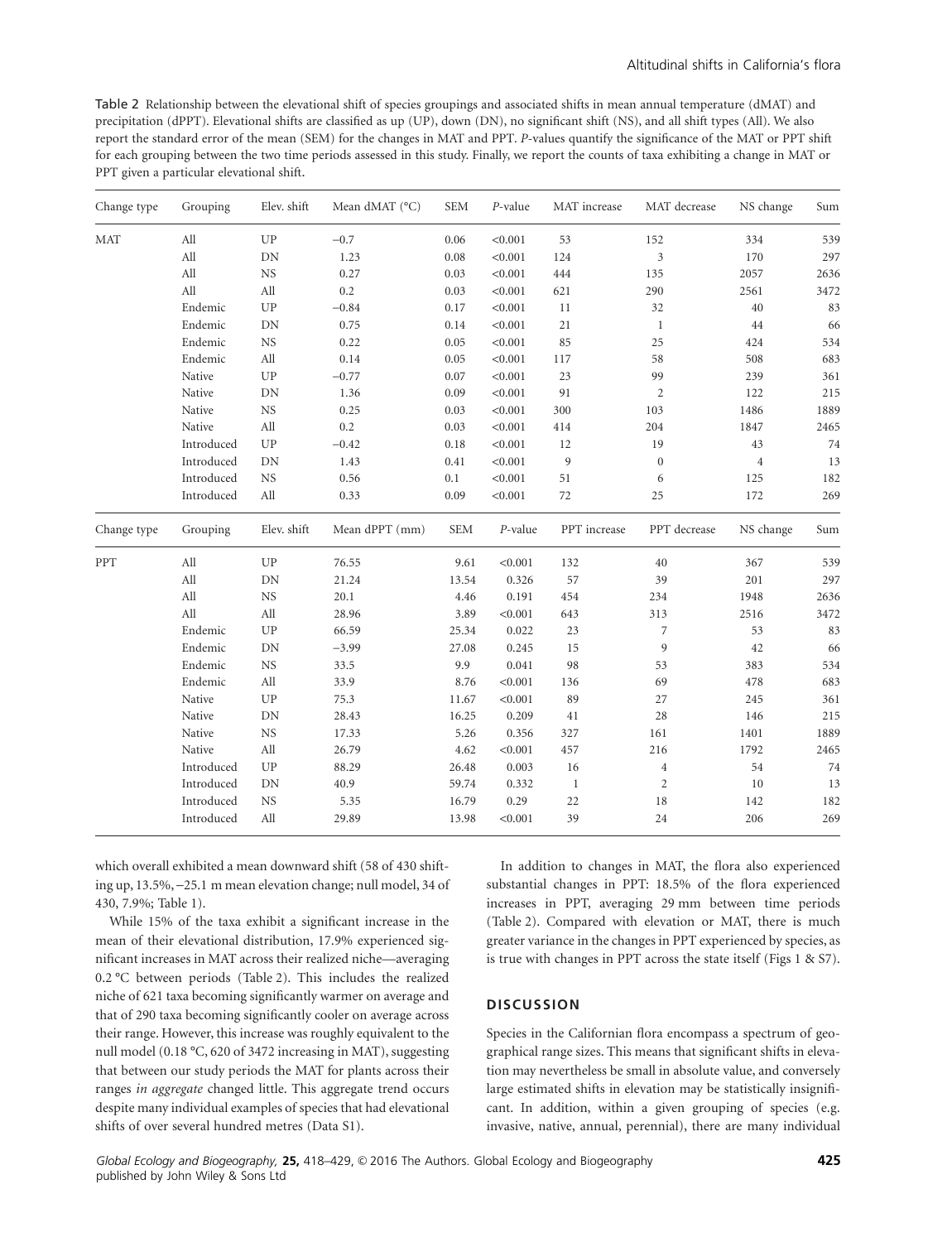species that could, at the species level, exhibit significant shifts up or down in elevation. As we are interested in aggregate trends, and believe those to be the most robust considering the data, we focus on them here. However, we do include calculated shifts for individual species in Data S1.

We observed significant elevational shifts (both uphill and downhill) in comparatively fewer plant species (24%) than have been observed in other taxonomic groups in California, such as birds (84%; Tingley *et al*., 2012) and mammals (*c*. 50%, Moritz *et al*., 2008) in the Sierra Nevada. This fraction is, however, in agreement with significant shifts in the optimum elevation of 26% (41 of 171) of plant species in Europe (Lenoir *et al*., 2008). Similarly, the average shift for all plant groups in this study was approximately 13 m upward in elevation over the whole period, which is less than the 127–1567 m documented in range boundary shifts in birds and *c*. 500 m in mammals over a similar time window (Moritz *et al*., 2008; Tingley *et al*., 2012), but our results come from a much broader geographical region that did not experience local climate changes as rapidly (*c*. 1 °C on average, as opposed to *c*. 3 °C in Moritz *et al*., 2008) and represent much less vagile life-forms. Given increases in MAT of the order of 1 °C per century (Figs 1 & S7), our findings support the observations from many other studies in California (Kelly & Goulden, 2008; Moritz *et al*., 2008; Tingley *et al*., 2009, 2012), implying that numerous species have shifted their ranges upslope. These cross-kingdom differences in significant shifts and the magnitude of those shifts align well with expectations that plants should be less able than other taxa to shift ranges in response to changes in climate (e.g. Parmesan, 2006).

We note that the upward shift of naturalized invasive species (76.2 m) is nearly five times greater than for the flora overall (14.9 m). We suspect that these elevation shifts may not be due to climate warming but instead to the expansion of non-native species into new environments (Pauchard *et al*., 2009), as these populations were likely not in equilibrium by the end of the early period in 1970. Those introduced species that did not significantly shift in elevation experienced a larger increase in MAT across their ranges (0.56 °C) than native or endemic species that have not shifted. These results evince a section of the flora that is still actively in flux. We speculate that even as introduced species expand into new habitats across the state they are chasing a moving target; as they seek their preferred climatic niches, changes in climate will effectively increase the extent and rate of their spread. This conclusion is in agreement with recent work suggesting that the invasion of higher-elevation ecosystems by non-native plant species will increase with climatic warming (Becker *et al*., 2005; Pauchard *et al*., 2009).

The broad scope of our analysis allows us to document a multiplicity of changes taking place across California's diverse flora; several of the diverse responses we observed warrant particular attention. It is notable that nearly three-quarters of species did not exhibit a significant shift in mean temperature over their realized niches, but of those that did have significantly different temperature means (911 taxa), 68% (621 taxa) experienced warmer temperatures (Table 2). Some of these species may be vulnerable to higher mortality rates due to climate stress,

loss of forest and shifts in dominant plant species, among other consequences (e.g. van Mantgem & Stephenson, 2007; Kelly & Goulden, 2008). The overall tendency in the flora is for more species to shift upward, instead of downward, in elevation. While we hypothesized that shorter-lived life-forms would have a greater propensity to change distribution under climatic forcing (Lenoir *et al*., 2008), we found that the slightly higher rates of shift for annual grasses, as compared with woody perennials, were within the variation suggested by the null model.

The findings of an upward shift in the flora and patterns of shifts among different plant types were robust to our various efforts to control for confounding variation from the dataset (Table S1). Applications of methods to address intrinsic biases all acted to lower the mean elevational shift, with one exception: restricting the minimum threshold in each time period to larger sample sizes resulted in larger mean upward elevational shifts. This indicates that even though the effects of sampling and land use affected the distribution of specimen collections, the temporal effects of climate-associated elevation shifts were still detectable across the flora. The sorting between plant groupings is generally maintained for all bias removal efforts (Table S1), with minor exceptions. In addition to sources of bias that could be controlled for, we also tested for bias in collector behaviour that would have been directly at odds with the goal of examining elevation shifts. That is, we tested whether collectors systematically sought taxa that were consistently at the margins of the previously sampled range, but found no evidence for this phenomenon even in locations where there had been collection efforts explicitly with this intent (Appendix S1, Methods S5).

Our general observation is that taxa that shift upward generally experience a decrease in MAT and also have a tendency to experience increases in precipitation (Table 2, Fig. 3). Species that do not significantly shift upward (or shift downward) tend to have experienced increases in MAT. An exception to this finding is among the species found in arid climates, which tended to shift downward (−25.1 m) with little change in temperature but some slight gain in precipitation (Fig. 3). This tendency is consistent with the trend for these driest areas to be the only regions in California to experience significant increases in precipitation (Figs 1 & S5B), and is perhaps worth investigating further.

We note that the mean elevation shifts observed here are associated with climate warming in the direction expected by species physiology, but note that this observation falls short of demonstrating causality. Indeed, the flora is indisputably subject to a variety of pressures including changing land use, fire regime, invasive species pressures, air pollution levels, climate extremes and CO<sub>2</sub> levels, among other things. All of these factors undoubtedly shape the response of species to changes in mean climate, which is itself changing in geographically heterogeneous ways. Careful demographic observation of species across their ranges (e.g. Doak & Morris, 2010) can help to identify the diversity of mechanisms at work (Schwilk & Keeley, 2012). Definitive causal attribution of the species elevational shifts we observe to climatic warming is not feasible with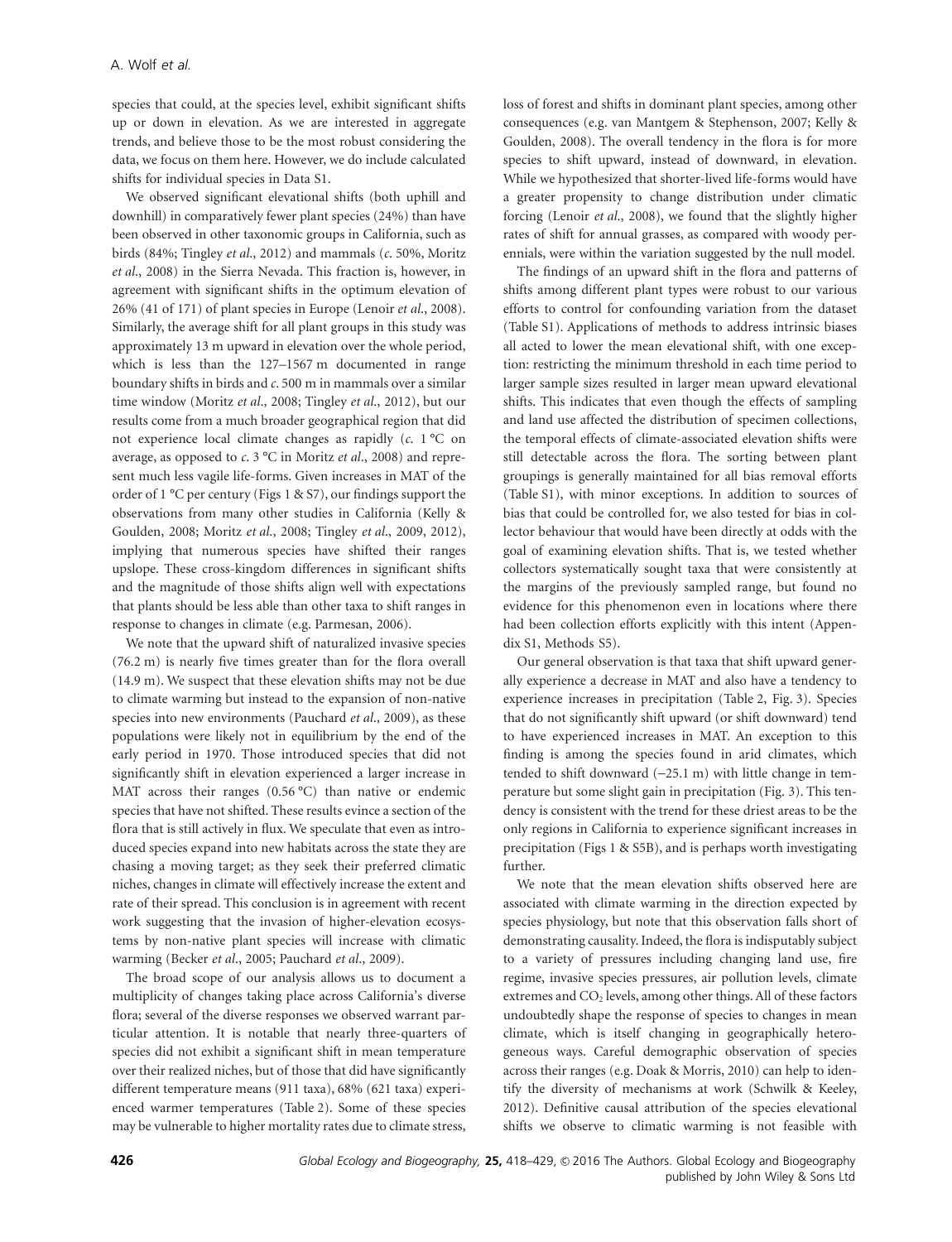

Figure 3 Shifts in elevation, mean annual temperature (MAT,  $^{\circ}$ C), and annual precipitation (mm year<sup>-1</sup>) for species spanning a gradient of climatic aridity PET/PPT (potential evapotranspiration/annual precipitation) based on Holdridge's (1947) life zone classification. Coloured arrows are the mean shift of species with significant elevational shift (legend in top panel); gray arrows are mean shifts of species without a significant elevational shift (the colour version of the figure is available in the online version only). Circles indicate the position in the earlier time period.

currently available data, but few other explanations are consistent with what we observe.

The findings presented here could have significant bearing on future conservation decisions, especially in light of projections of large decreases in the ranges of endemic species in this region (Loarie *et al*., 2008). Endemic species in California have tended to move upward little in comparison with introduced or even with non-endemic native species (Fig. 2). Combined with the much more extensive movement of introduced species across the state, endemic species may face not just the ongoing challenge presented by a shifting climate, but two compounding challenges: climate and competition from introduced species. The diversity and rapidity of changes we describe across a large component of California's regional flora highlight the urgent need for continued research and conservation efforts.

#### **ACKNOWLEDGEMENTS**

We thank the Consortium of California Herbaria for providing the specimen data and Richard Moe for facilitating the download. We are grateful for Kenwin Liu of the Royal Botanic Gardens, Kew for preparation of the seed size and dispersal database. During the course of this work, N.B.Z. was funded by the NSF GRFP and by an LSRF fellowship funded by the Gordon and Betty Moore Foundation through grant GBMF 2550.03. A.W. was supported by the Carbon Mitigation Initiative of the Princeton Environmental Institute. P.E.B. was supported by a DOE GCEP Fellowship, Heinz Environmental Fellowship, and NSF SEES Fellowship. W.R.L.A. was supported in part by the NOAA Climate and Global Change Fellowship. We thank Jonathan Lenoir, David Ackerly, and numerous anonymous referees for constructive comments that substantially improved the manuscript.

#### **REFERENCES**

- Angert, A.L., Crozier, L.G., Rissler, L.J., Gilman, S.E., Tewksbury, J.J. & Chunco, A.J. (2011) Do species' traits predict recent shifts at expanding range edges? *Ecology Letters*, **14**, 677–689.
- Baldwin, B.G. & Goldman, D.H. (2012) *The Jepson manual: vascular plants of California*, 2nd edn. University of California Press, Berkeley, CA.
- Becker, T., Dietz, H., Billeter, R., Buschmann, H. & Edwards, P.J. (2005) Altitudinal distribution of alien plant species in the Swiss Alps. *Perspectives in Plant Ecology, Evolution and Systematics*, **7**, 173–183.
- Bertrand, R., Lenoir, J., Piedallu, C., Riofrío-Dillon, G., de Ruffray, P., Vidal, C., Pierrat, J.C. & Gégout, J.C. (2011) Changes in plant community composition lag behind climate warming in lowland forests. *Nature*, **479**, 517–520.
- Bonan, G.B. (2008) *Ecological climatology: concepts and applications*, 2nd edn. Cambridge University Press, Cambridge.
- Cavieres, L.A., Quiroz, C.L., Molina-Montenegro, M.A., Muñoz, A.A. & Pauchard, A. (2005) Nurse effect of the native cushion plant *Azorella monantha* on the invasive non-native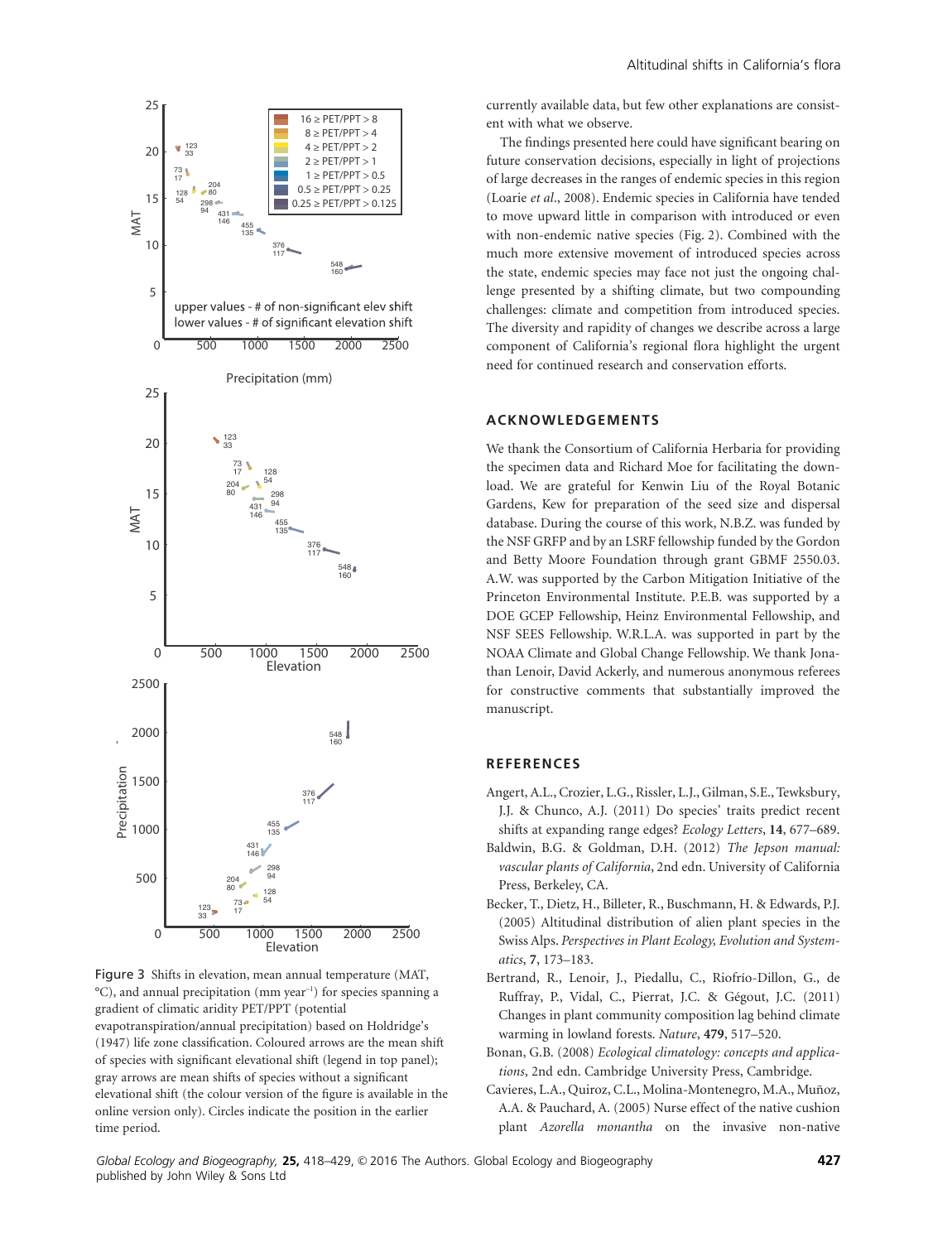*Taraxacum officinale* in the high-Andes of central Chile. *Perspectives in Plant Ecology, Evolution and Systematics*, **7**, 217– 226.

- Chen, I.C., Hill, J.K., Ohlemuller, R., Roy, D.B. & Thomas, C.D. (2011) Rapid range shifts of species associated with high levels of climate warming. *Science*, **333**, 1024–1026.
- Consortium of California Herbaria (2010) Data provided by the participants of the Consortium of California Herbaria http:// ucjeps.berkeley.edu/consortium/
- Crimmins, S.M., Dobrowski, S.Z., Greenberg, J.A., Abatzoglou, J.T. & Mynsberge, A.R. (2011) Changes in climatic water balance drive downhill shifts in plant species' optimum elevations. *Science*, **331**, 324–327.
- Devictor, V., van Swaay, C., Brereton, T. *et al*. (2012) Differences in the climatic debts of birds and butterflies at a continental scale. *Nature Climate Change*, **2**, 121–124.
- Diffenbaugh, N.S. & Field, C.B. (2013) Changes in ecologically critical terrestrial climate conditions. *Science*, **341**, 486– 492.
- Di Luzio, M., Johnson, G.L., Daly, C., Eischeid, J.K. & Arnold, J.G. (2008) Constructing retrospective gridded daily precipitation and temperature datasets for the conterminous United States. *Journal of Applied Meteorology and Climatology*, **47**, 475–497.
- Doak, D.F. & Morris, W.F. (2010) Demographic compensation and tipping points in climate-induced range shifts. *Nature*, **467**, 959–962.
- Dobrowski, S.Z., Crimmins, S.M., Greenberg, J.A., Abatzoglou, J.T. & Mynsberge, A.R. (2011) Response to comments on 'Changes in climatic water balance drive downhill shifts in plant species' optimum elevations'. *Science*, **334**, 177.
- Elith, J., Graham, C.H., Anderson, R.P. *et al*. (2006) Novel methods improve prediction of species' distributions from occurrence data. *Ecography*, **29**, 129–151.
- Enquist, B.J., Condit, R., Peet, R.K., Schildhauer, M. & Thiers, B.M. (2013) The Botanical Information and Ecology Network (BIEN): an informatics baseline to understand the impact of climate change on plant diversity. URL: http:// www.iplantcollaborative.org/sites/default/files/BIEN\_White \_Paper.pdf.
- Feeley, K.J. (2012) Distributional migrations, expansions, and contractions of tropical plant species as revealed in dated herbarium records. *Global Change Biology*, **18**, 1335–1341.
- Flores-Moreno, H., Thomson, F.J., Warton, D.I. & Moles, A.T. (2013) Are introduced species better dispersers than native species? A global comparative study of seed dispersal distance. *PLoS ONE*, **8**, e68541.
- Glennon, K.L., Ritchie, M.E. & Segraves, K.A. (2014) Evidence for shared broad-scale climatic niches of diploid and polyploid plants. *Ecology Letters*, **17**, 574–582.
- Guisan, A., Petitpierre, B., Broennimann, O., Daehler, C. & Kueffer, C. (2014) Unifying niche shift studies: insights from biological invasions. *Trends in Ecology and Evolution*, **29**, 260– 269.
- Holdridge, L.R. (1947) Determination of world plant formations from simple climatic data. *Science*, **105**, 367–368.
- Huntley, B. & Webb, T. (1989) Migration species response to climatic variations caused by changes in the earths orbit. *Journal of Biogeography*, **16**, 5–19.
- Jackson, S.T. & Overpeck, J.T. (2000) Responses of plant populations and communities to environmental changes of the late Quaternary. *Paleobiology*, **26**, 194–220.
- Kelly, A.E. & Goulden, M.L. (2008) Rapid shifts in plant distribution with recent climate change. *Proceedings of the National Academy of Sciences USA*, **105**, 11823–11826.
- Lenoir, J. & Svenning, J.C. (2015) Climate-related range shifts a global multidimensional synthesis and new research directions. *Ecography*, **38**, 15–28.
- Lenoir, J., Gegout, J.C., Marquet, P.A., de Ruffray, P. & Brisse, H. (2008) A significant upward shift in plant species optimum elevation during the 20th century. *Science*, **320**, 1768–1771.
- Lenoir, J., Gégout, J.C., Guisan, A., Vittoz, P., Wohlgemuth, T., Zimmermann, N.E., Dullinger, S., Pauli, H., Willner, W. & Svenning, J.C. (2010) Going against the flow: potential mechanisms for unexpected downslope range shifts in a warming climate. *Ecography*, **33**, 295–303.
- Loarie, S.R., Carter, B.E., Hayhoe, K., McMahon, S., Moe, R., Knight, C.A. & Ackerly, D.D. (2008) Climate change and the future of California's endemic flora. *PLoS ONE*, **3**, e2502.
- Loarie, S.R., Duffy, P.B., Hamilton, H., Asner, G.P., Field, C.B. & Ackerly, D.D. (2009) The velocity of climate change. *Nature*, **462**, 1052–1055.
- Mooney, H.A. & Dunn, E.L. (1970) Photosynthetic systems of mediterranean-climate shrubs and trees of California and Chile. *The American Naturalist*, **104**, 447–453.
- Moorcroft, P.R., Pacala, S.W. & Lewis, M.A. (2006) Potential role of natural enemies during tree range expansions following climate change. *Journal of Theoretical Biology*, **241**, 601– 616.
- Moritz, C., Patton, J.L., Conroy, C.J., Parra, J.L., White, G.C. & Beissinger, S.R. (2008) Impact of a century of climate change on small-mammal communities in Yosemite National Park, USA. *Science*, **322**, 261–264.
- Munson, S.M., Webb, R.H., Belnap, J., Hubbard, J.A., Swann, D.E. & Rutman, S. (2011) Forecasting climate change impacts to plant community composition in the Sonoran Desert region. *Global Change Biology*, **18**, 1–13.
- Parmesan, C. (2006) Ecological and evolutionary responses to recent climate change. *Annual Review of Ecology, Evolution, and Systematics*, **37**, 637–669.
- Parmesan, C. & Yohe, G. (2003) A globally coherent fingerprint of climate change impacts across natural systems. *Nature*, **421**, 37–42.
- Pauchard, A., Kueffer, C., Dietz, H., Daehler, C.C., Alexander, J., Edwards, P.J., Arévalo, J.R., Cavieres, L.A., Guisan, A., Haider, S., Jakobs, G., McDougall, K., Millar, C.I., Naylor, B.J., Parks, C.G., Rew, L.J. & Seipel, T. (2009) Ain't no mountain high enough: plant invasions reaching new elevations. *Frontiers in Ecology and the Environment*, **7**, 479–486.
- Pinsky, M.L., Worm, B., Fogarty, M.J., Sarmiento, J.L. & Levin, S.A. (2013) Marine taxa track local climate velocities. *Science*, **341**, 1239–1242.